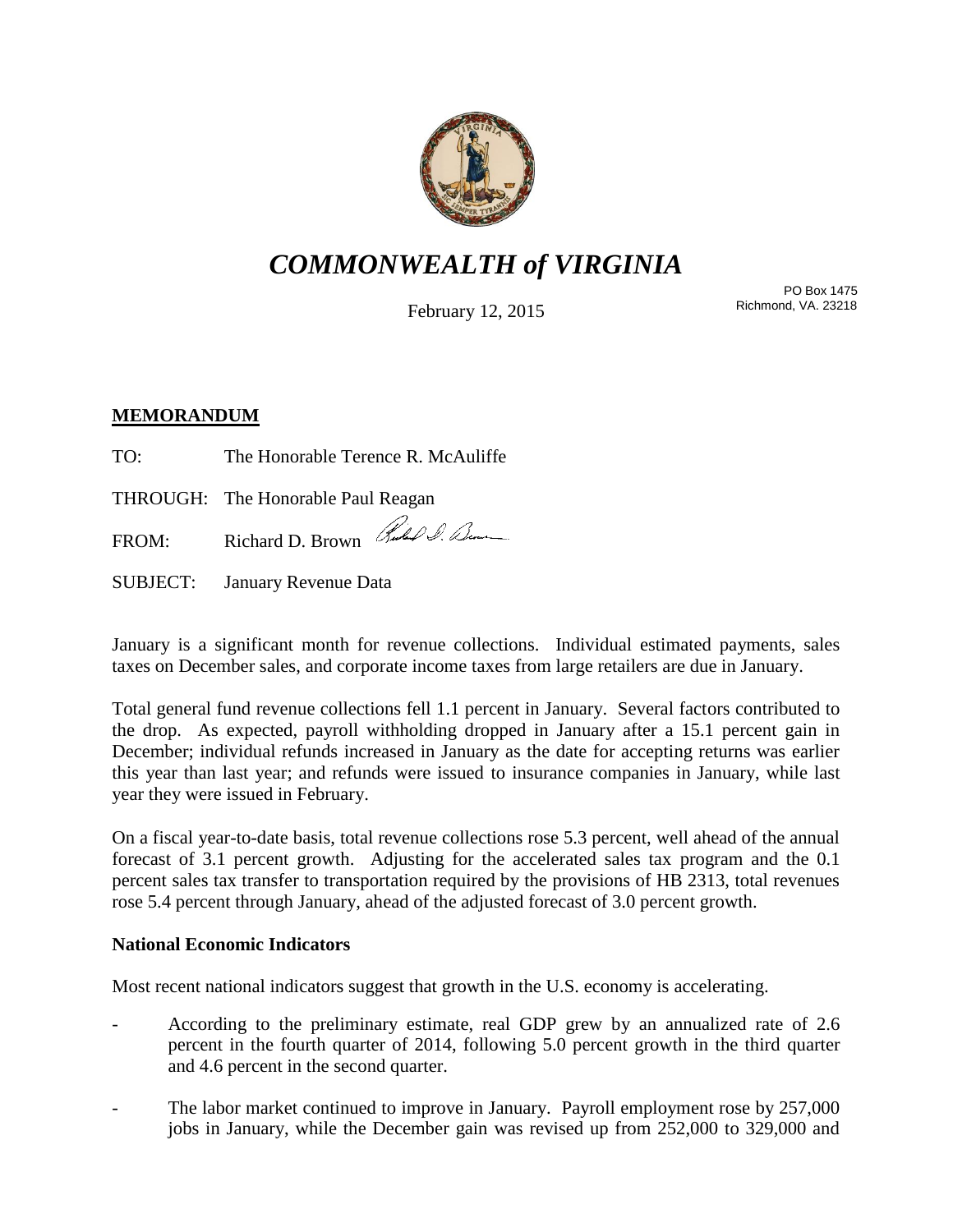November was revised up from 353,000 to 423,000. The three-month average job gain was 336,000. In a separate report, the unemployment rate rose from 5.6 percent to 5.7 percent in January as more workers entered the labor force.

- Initial claims for unemployment increased by  $11,000$  to  $278,000$  during the week ending January 31. This was the second consecutive week that initial claims were below 300,000. The four-week moving average fell from 299,250 to 292,750. The low level of claims is consistent with an improving job market.
- With eight of the ten components increasing, the Conference Board's index of leading indicators rose 0.5 percent in December following a 0.4 percent increase in November. The index has increased in fifteen of the last seventeen months and is consistent with accelerating economic growth.
- The Conference Board's index of consumer confidence jumped 9.8 points to 102.9 in January, its highest reading since August 2007. Both the present situation and the expectations components increased.
- Activity in the manufacturing sector slowed in January, with the Institute of Supply Management index falling from 55.1 to 53.5, the third consecutive decline. Still, the index remains well above the expansionary threshold of 50.0.
- Driven by falling oil prices, the CPI fell 0.4 percent in December and stands 0.7 percent above December 2013. Core inflation (excluding food and energy prices) increased 1.6 percent from a year ago.
- The Federal Reserve announced at its January meeting that it will keep the federal funds target rate at 0.0 to 0.25 percent, noting that it will be "patient in beginning to normalize the stance of monetary policy."

## **Virginia Economy**

In Virginia, payroll employment grew 0.8 percent in December from December of last year. Northern Virginia posted growth of 0.9 percent, Richmond-Petersburg grew 2.4 percent, and Hampton Roads employment growth was 1.1 percent. The seasonally adjusted unemployment rate in the Commonwealth fell 0.2 percentage point to 4.8 percent in December and was 0.4 percent below last December. This was the third consecutive monthly decline and the lowest rate since October 2008.

The Virginia Leading Index fell 0.3 percent in December after advancing 0.5 percent in November. The U.S. leading index and building permits increased in December, while initial claims for unemployment and auto registrations contributed negatively to the index. Future employment was unchanged. The indexes for Roanoke, Richmond, Hampton Roads, Charlottesville, and Blacksburg advanced, while the indexes for Lynchburg, Danville, Bristol, Harrisonburg, and Winchester declined in December. The index for Northern Virginia was unchanged.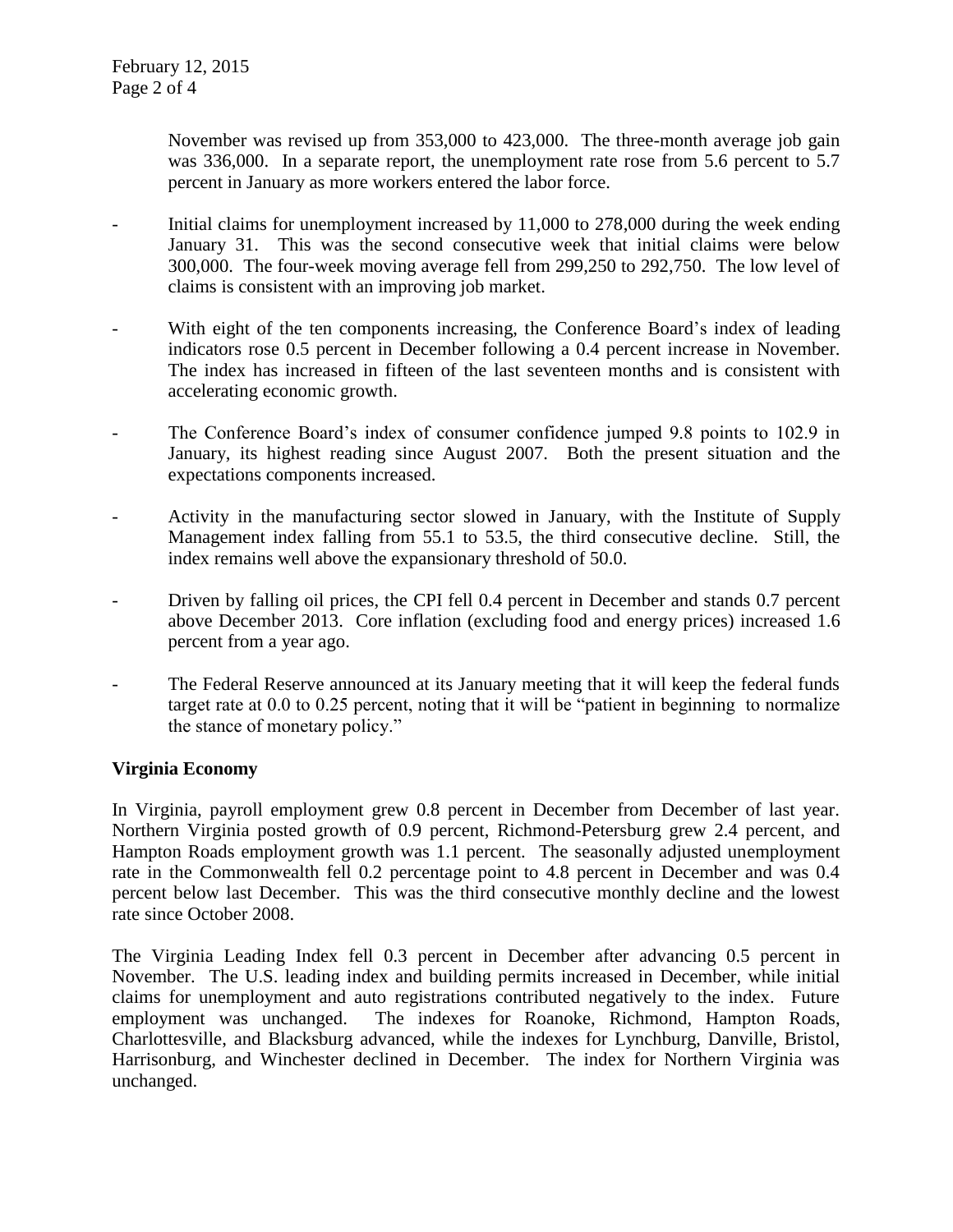February 12, 2015 Page 3 of 4

### **January Revenue Collections**

Total general fund revenue collections fell 1.1 percent in January. On a fiscal year-to-date basis, total revenue collections rose 5.3 percent, well ahead of the annual forecast of 3.1 percent growth. Adjusting for the accelerated sales tax program and the 0.1 percent sales tax transfer to transportation required by the provisions of HB 2313, total revenues rose 5.4 percent through January, ahead of the adjusted forecast of 3.0 percent growth.

*Net Individual Income Tax (69% of general fund revenues)*: Through January, collections of net individual income tax rose 6.0 percent from the same period last year, ahead of the annual estimate of 3.5 percent growth. Performance in each component of individual income tax is as follows:

*Individual Income Tax Withholding (64% of general fund revenues)*: As expected, collections of payroll withholding taxes fell 5.3 percent in January following a surge of 15.1 percent in December. Year-to-date, withholding collections are 4.2 percent ahead of the same period last year, leading the revised annual estimate of 2.9 percent growth.

*Individual Income Tax Nonwithholding (16% of general fund revenues)*: Collections in this source were \$405.5 million in January compared with \$317.1 million in January of last year.

December and January are significant months for collections in this source, and receipts can be distorted by the timing of payments. Taxpayers have until January 15 to submit their fourth estimated payment for tax year 2014 and some of these payments are received in December, so the two months must be considered together to assess growth. Receipts of estimated payments for the two-month period rose 31 percent from last year. Year-to-date collections through January rose by 22.1 percent, ahead of the estimate of a 6.3 percent increase.

*Individual Income Tax Refunds*: In January, the Department of Taxation issued \$86.3 million in refunds compared with \$23.0 million last year. This is the first month of the filing season and the date for accepting returns was more than a week earlier this year than last year. Year-to-date, refunds have risen 22.8 percent, ahead of the annual estimate of 4.1 percent growth.

*Sales Tax (19% of general fund revenues)*: Collections of sales and use taxes, reflecting December sales, rose 11.2 percent in January. On a year-to-date basis, collections have risen 4.4 percent, close to the annual estimate of 4.3 percent growth. Adjusting for the partial repeal of the accelerated sales tax program and the 0.1 percent sales tax transfer to transportation required by HB 2313, sales tax collections have grown by 4.6 percent year-to-date, ahead of the economicbase forecast of 3.4 percent growth.

*Corporate Income Tax (4% of general fund revenues)*: Collections of corporate income taxes were flat at \$39.7 million in January, compared with receipts of \$39.9 million a year ago. Yearto-date collections have grown 18.3 percent from the same period last year, far ahead of the annual estimate of a 0.1 percent increase.